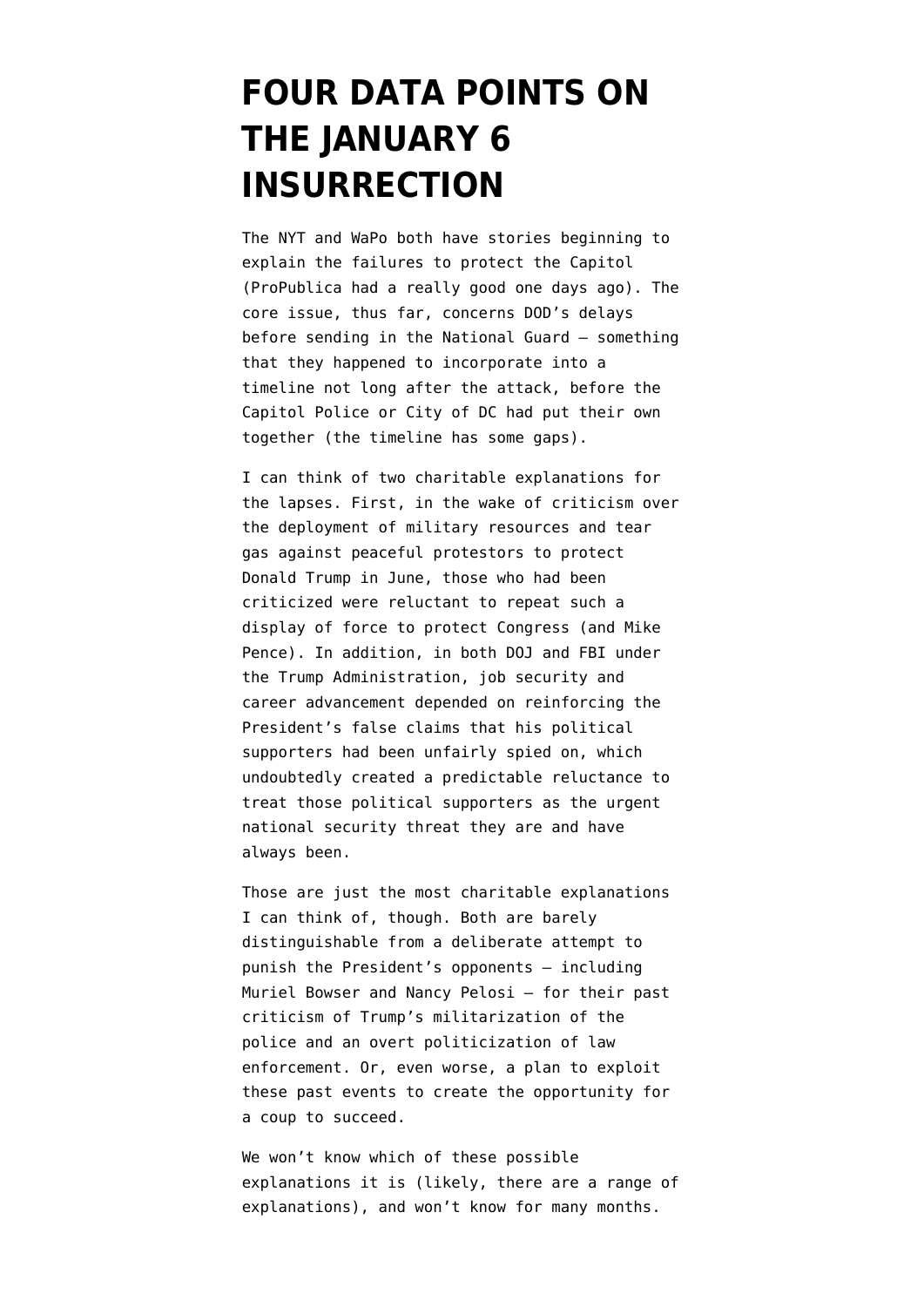That said, I want to look at a few data points that may provide useful background.

#### **Trump plans to pardon those in the bunker**

First, as [I noted here](https://www.emptywheel.net/2021/01/08/bunker-trumps-exposure-in-the-insurrection-makes-pardonpalooza-more-complicated/), [according to Bloomberg,](https://www.bloomberg.com/news/articles/2021-01-07/trump-prepares-pardon-list-for-aides-and-kin-and-maybe-himself) Trump has talked about pardoning the four men who've been in the bunker with Trump plotting recent events, along with Rudy Giuliani, who is also likely to be pardoned.

Preemptive pardons are under discussion for top White House officials who have not been charged with crimes, including Chief of Staff Mark Meadows, senior adviser Stephen Miller, personnel chief John McEntee, and social media director Dan Scavino.

I like to think I've got a pretty good sense of potential legal exposure Trump's flunkies have, yet I know of nothing (aside, perhaps, from McEntee's gambling problems) that these men have clear criminal liability in. And yet Trump seems to believe these men — including the guy with close ties to far right Congressmen, the white nationalist, the guy who remade several agencies to ensure that only loyalists remained in key positions, and the guy who tweets out Trump's barely-coded dogwhistles — need a pardon.

That may suggest that they engaged in sufficient affirmative plotting even before Wednesday's events.

Mind you, if these men had a role in coordinating all this, a pardon might backfire, as it would free them up to testify about any role Trump had in planning what happened on Wednesday.

#### **Trump rewards Devin**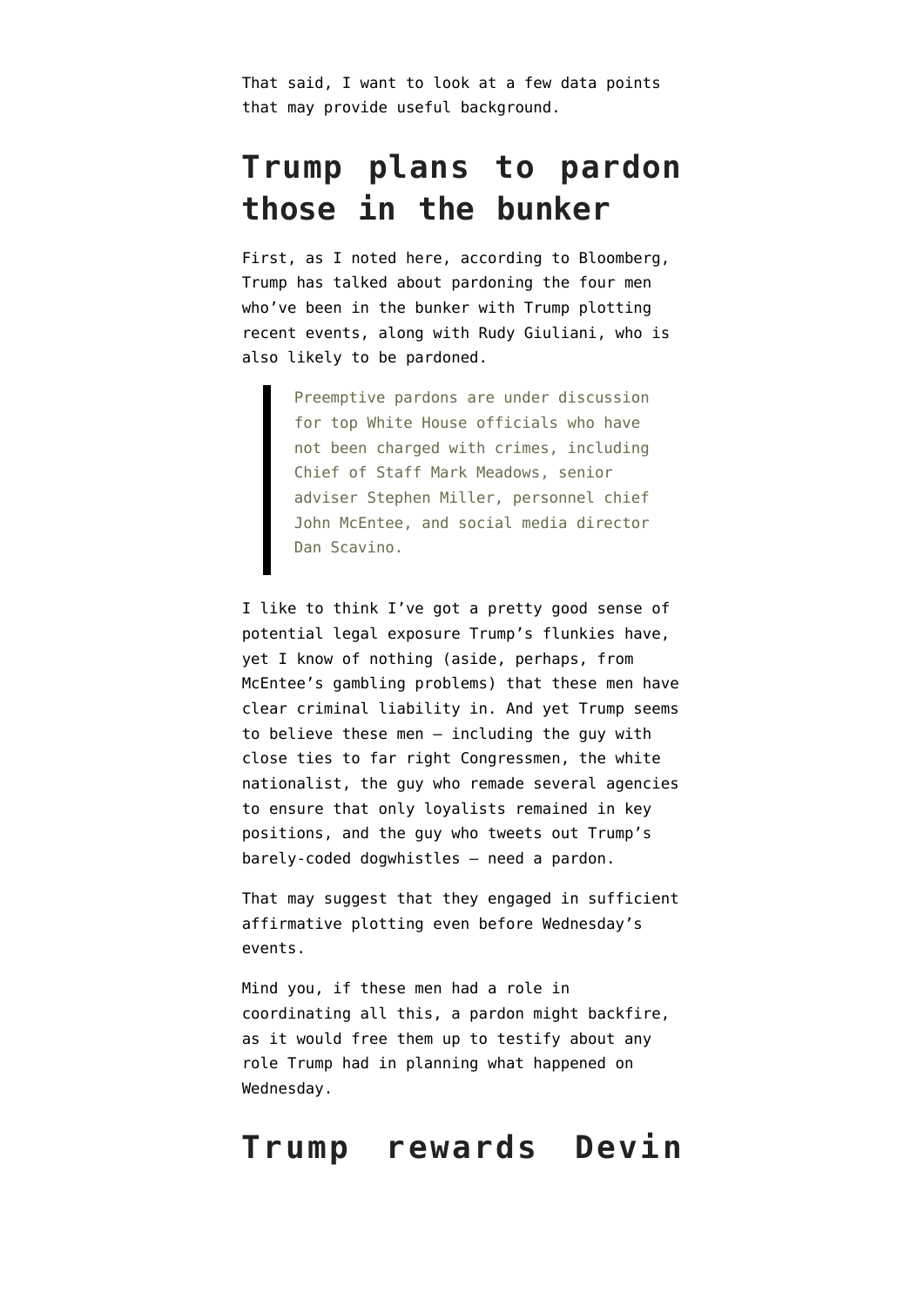#### **Nunes for helping him to avoid accountability**

Several key questions going forward will focus on whether incompetence or worse led top officials at DOD to limit the mandate for the National Guard on January 6 and, as both DC and the Capitol Police desperately called for reinforcements, stalled before sending them.

A key player in that question is Kash Patel, who served as a gatekeeper at HPSCI to ensure that Republicans got a distorted view of the Russian intelligence implicating Trump, then moved to the White House to ensure that Trump got his Ukraine intelligence via Patel rather than people who knew anything about the topic, and then got moved to DOD to oversee a takeover of the Pentagon by people fiercely loyal to Trump.

And a key player in coordinating Kash's activities was his original boss, Devin Nunes. On Monday, Trump [gave](https://www.whitehouse.gov/briefings-statements/president-donald-j-trump-award-medal-freedom-devin-nunes/) Nunes the Medal of Freedom, basically the equivalent of a pardon to someone who likely believes his actions have all been protected by speech and debate. The entire citation for the award is an expression of the steps by which Trump, with Nunes' help, undermined legitimate investigations into himself. In particular, Trump cited how Nunes' efforts had hollowed out the FBI of people who might investigate anyone loyal to Trump.

> Devin Nunes' courageous actions helped thwart a plot to take down a sitting United States president. Devin's efforts led to the firing, demotion, or resignation of over a dozen FBI and DOJ employees. He also forced the disclosure of documents that proved that a corrupt senior FBI official pursued a vindictive persecution of General Michael Flynn even after rank and file FBI agents found no evidence of wrongdoing.

Congressman Nunes pursued the Russia Hoax at great personal risk and never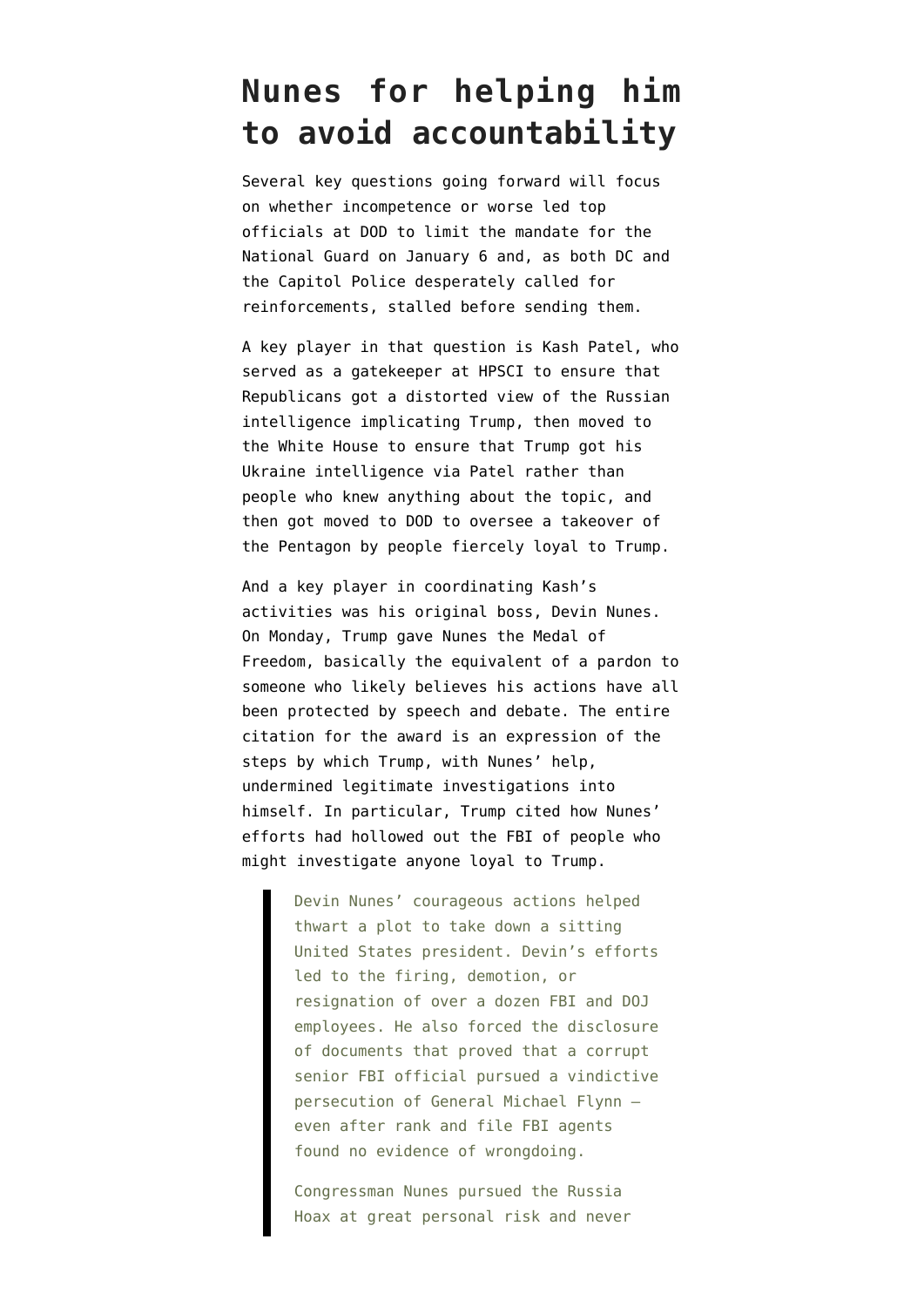stopped standing up for the truth. He had the fortitude to take on the media, the FBI, the Intelligence Community, the Democrat Party, foreign spies, and the full power of the Deep State. Devin paid a price for his courage. The media smeared him and liberal activists opened a frivolous and unjustified ethics investigation, dragging his name through the mud for eight long months. Two dozen members of his family received threatening phone calls – including his 98 year old grandmother.

Whatever else this debasement of the nation's highest award for civilians might have done, it signaled to Nunes' team — including but not limited to Patel — Trump's appreciation for their work, and rewarded the guy he credits with politicizing the FBI.

That politicization is, as I noted above, one of the more charitable explanations for the FBI's lack of preparation on Wednesday.

Interestingly, Nunes is not one of the members of Congress who challenged Biden's votes after law enforcement restored order.

Corrected: Nunes did object to both AZ and PA.

### **Trump takes steps to designate Antifa as a Foreign Terrorist Organization**

The day before the insurrection, Trump [signed an](https://www.whitehouse.gov/presidential-actions/memorandum-inadmissibility-persons-affiliated-antifa-based-organized-criminal-activity/) [Executive Order](https://www.whitehouse.gov/presidential-actions/memorandum-inadmissibility-persons-affiliated-antifa-based-organized-criminal-activity/) excluding immigrants if they have any tie to Antifa. Effectively, it put Antifa on the same kind of exclusionary footing as Communists or ISIS terrorists. Had Trump signed the EO before he was on his way out the door, it would have initiated a process likely to end with Antifa listed as a Foreign Terrorist Organization, giving the Intelligence Community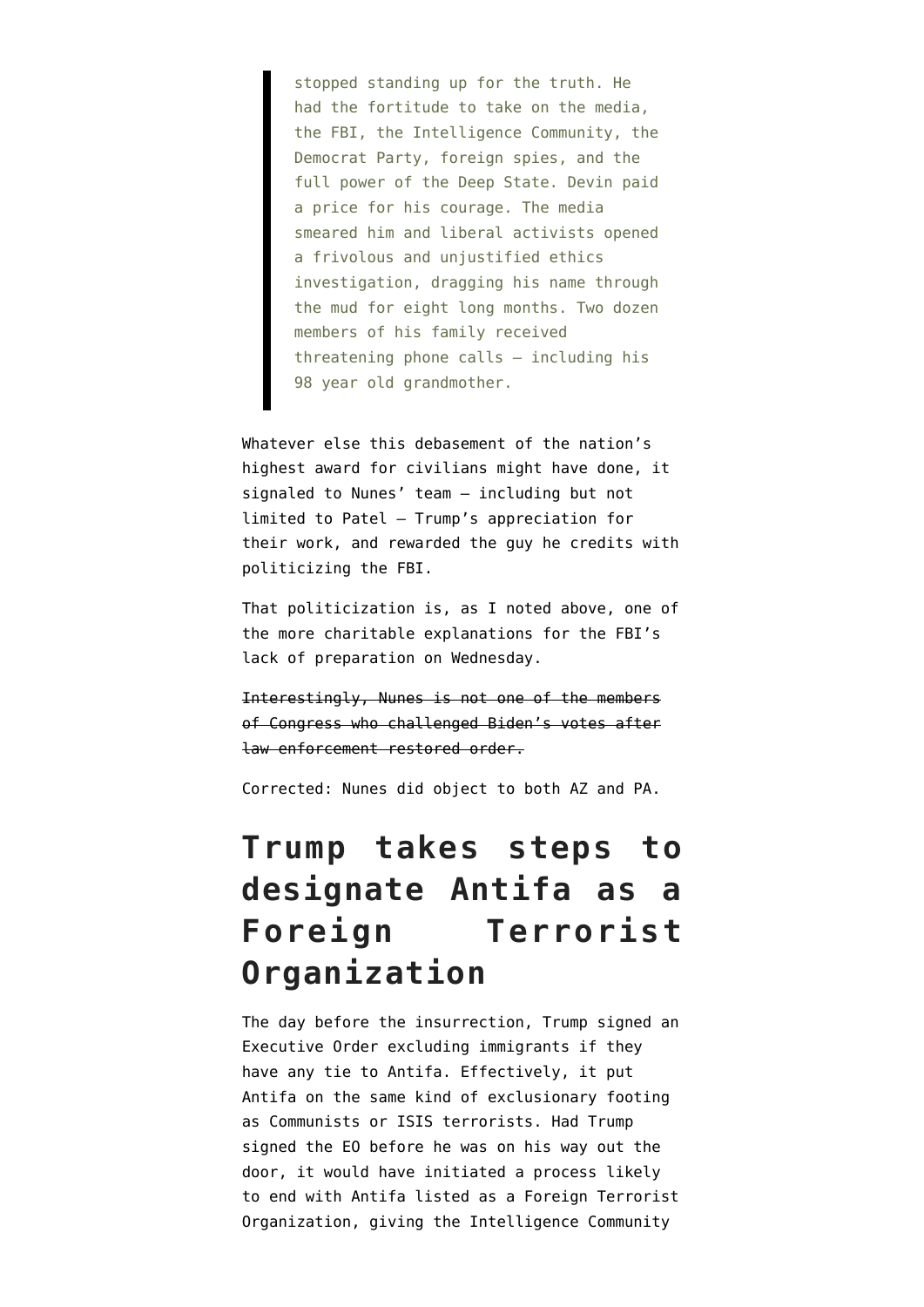additional intelligence tools to track members of the organization, even in the United States (the kind of tools, not coincidentally, that some experts say the FBI needs against white supremacist terrorists).

The EO will have next to no effect. Joe Biden will rescind it among the other trash he needs to clean up in the early days of his Administration.

But I find it curious that Trump effectively named a domestic movement a terrorist organization just days before multiple Trump associates attempted to blame Antifa for the riot at the Capitol.

That effort actually started before the order was signed. Back in December, Enrique Tarrio [suggested](https://www.propublica.org/article/several-well-known-hate-groups-identified-at-capitol-riot) that the Proud Boys (a group Trump had called to "Stand by" in September) might wear all black  $-$  a costume for Antifa  $-$  as they protested.

> "The ProudBoys will turn out in record numbers on Jan 6th but this time with a twist…," Henry "Enrique" Tarrio, the group's president, wrote in [a late-](https://parler.com/post/c741b78505a54150bdf63d079952e8f0)[December post on Parler,](https://parler.com/post/c741b78505a54150bdf63d079952e8f0) a social media platform that has become popular with right-wing activists and conservatives. "We will not be wearing our traditional Black and Yellow. We will be incognito and we will spread across downtown DC in smaller teams. And who knows... we might dress in all BLACK for the occasion."

The day after the riot, Matt Gaetz [relied on a](https://www.theverge.com/2021/1/7/22218601/matt-gaetz-antifa-capitol-hill-riot-xrvision-facial-recognition-washington-times-story-false) [since-deleted Washington Times post to claim](https://www.theverge.com/2021/1/7/22218601/matt-gaetz-antifa-capitol-hill-riot-xrvision-facial-recognition-washington-times-story-false) that the riot was a false flag launched by Antifa.

> [In a speech](https://youtu.be/jQ0ok4iJ25s?t=7859) during the process of certifying President-elect Joe Biden, Gaetz claimed there was "some pretty compelling evidence from a facial recognition company" that some Capitol rioters were actually "members of the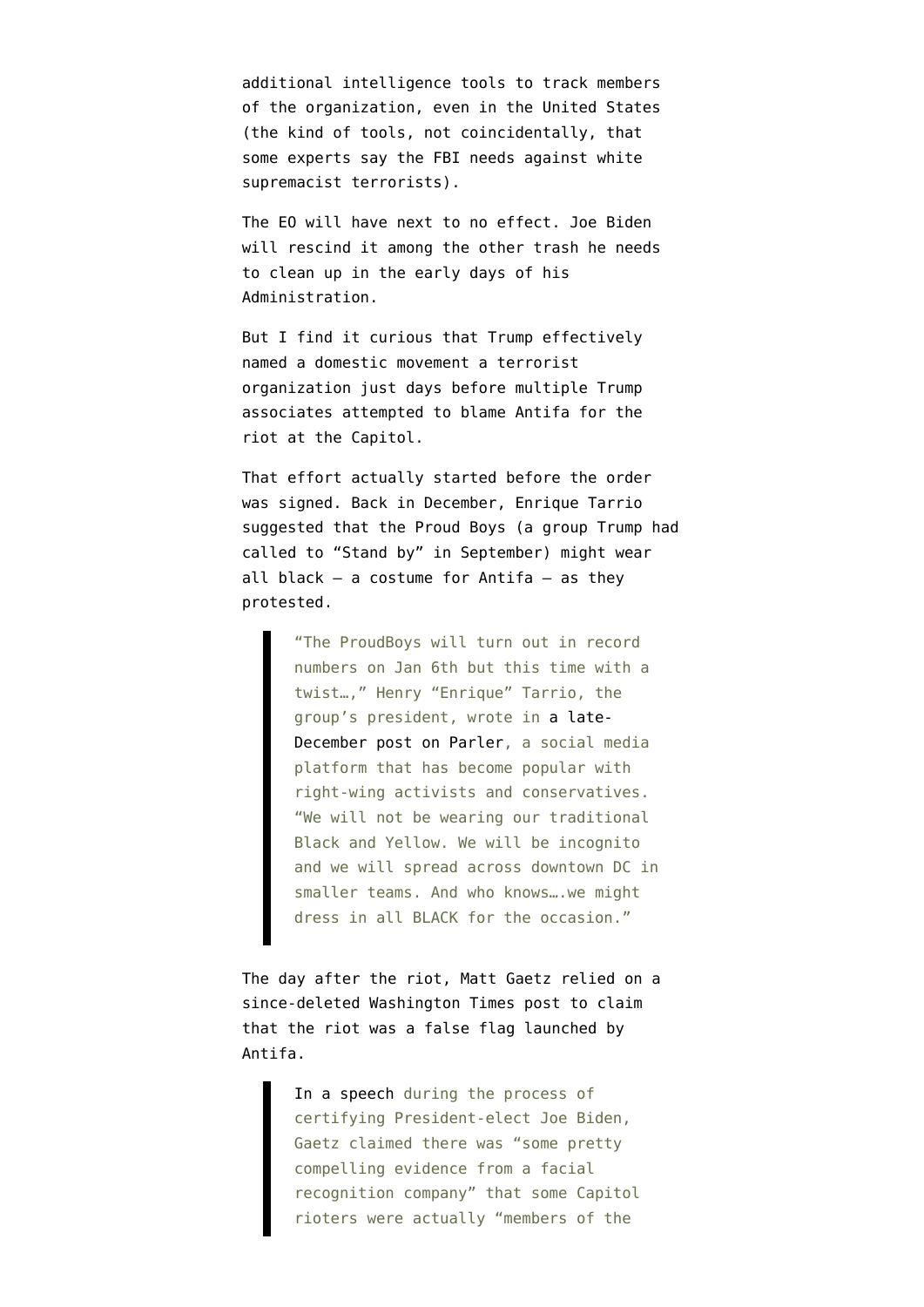violent terrorist group antifa." (Antifa is not a single defined group, does not have an official membership, and has not been designated a terrorist organization, although President Donald Trump has described it as one.)

Gaetz attributed this claim to a short *Washington Times* article published yesterday. That article, in turn, cited a "retired military officer." The officer asserted that a company called XRVision "used its software to do facial recognition of protesters and matched two Philadelphia antifa members to two men inside the Senate." The *Times* said it had been given a copy of the photo match, but it didn't publish the picture.

There is no evidence to support the *Times'* article, however. An XRVision spokesperson linked *The Verge* to [a blog](https://apelbaum.wordpress.com/2021/01/07/statement-about-the-washington-times-false-claim-that-xrvision-detected-antifa-in-the-capital-building-riots/) [post by CTO Yaacov Apelbaum](https://apelbaum.wordpress.com/2021/01/07/statement-about-the-washington-times-false-claim-that-xrvision-detected-antifa-in-the-capital-building-riots/), denying its claims and calling the story "outright false, misleading, and defamatory." (Speech delivered during congressional debate, such as Gaetz's, is [protected](https://library.cqpress.com/cqresearcher/document.php?id=cqresrre1952042500) [from defamation claims.](https://library.cqpress.com/cqresearcher/document.php?id=cqresrre1952042500)) The *Times* article was apparently deleted a few hours after Apelbaum's post.

Rudy Giuliani also attempted to blame Antifa.

And Captain Emily Rainey, who [resigned today](https://www.cbsnews.com/news/emily-rainey-fort-bragg-captain-resigngs-washington-rally-army-investigating/) as DOD [investigates the PsyOp officer](https://nypost.com/2021/01/11/army-investigating-officer-who-led-group-to-deadly-dc-riots/) for her role in the insurgency, also blamed Antifa for the violence.

> Her group — as well as most at Wednesday's rally — were "peace-loving, law-abiding people who were doing nothing but demonstrating our First Amendment rights," she said.

She even shared a video on Facebook insisting that the rioters were all Antifa, saying, "I don't know any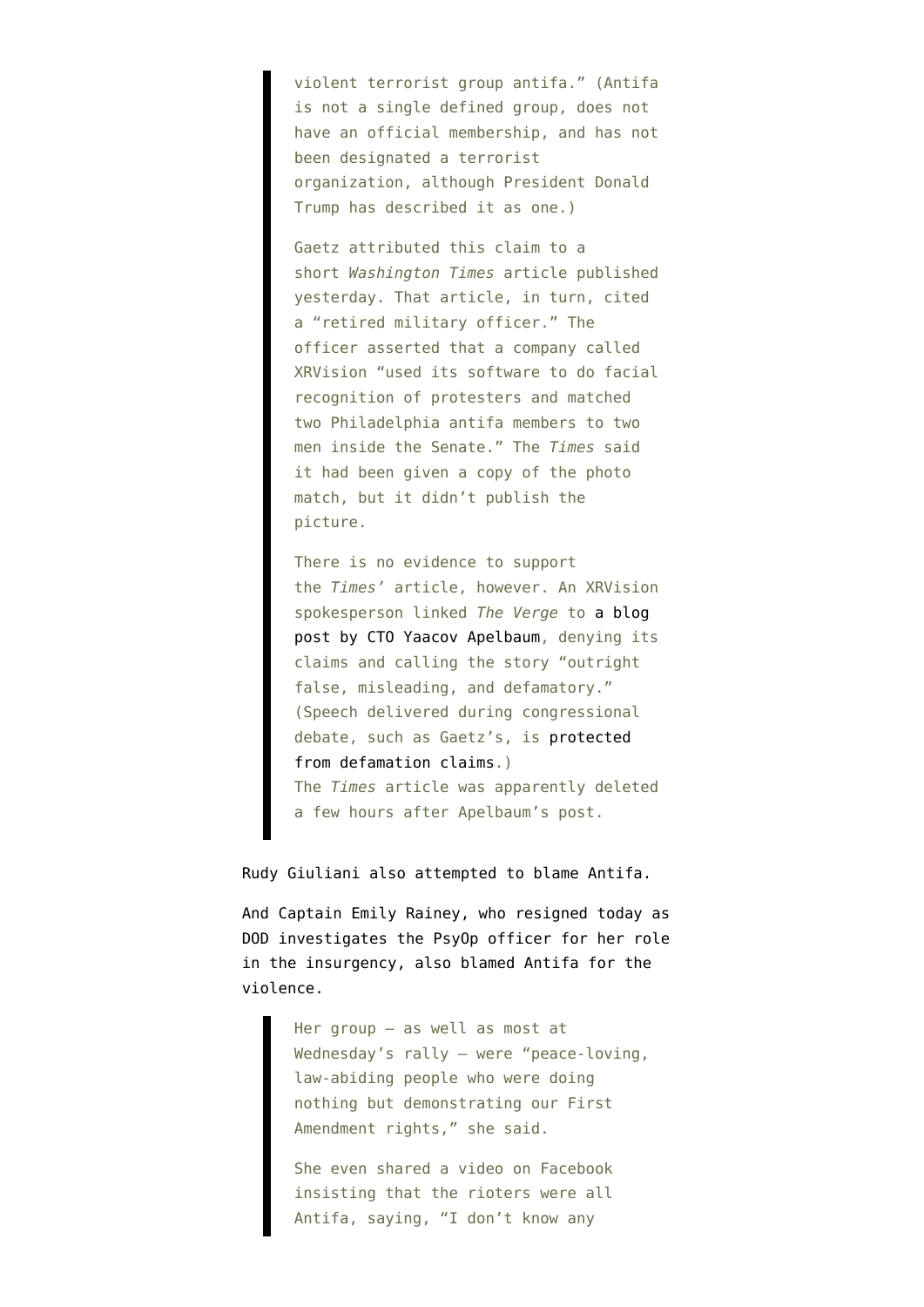violent Patriots. I don't know any Patriots who would smash the windows of a National jewel like the [Capitol]."

It is entirely predictable that Trump loyalists would blame Antifa for anything bad they do — Bill Barr did so as the formal policy of DOJ going back at least a year. But Trump seems to have prepared the ground for such predictable scapegoating by taking steps to declare Antifa a terrorist "organization" hours before a riot led by his supporters would storm the Capitol.

## **The White House makes DHS Secretary Chad Wolf's appointment especially illegal**

I'm most intrigued by a flip-flop that had the effect of making DHS Acting Secretary's appointment even more illegal than it has already been at times in the last two years.

On January 3, the White House [submitted](https://www.whitehouse.gov/presidential-actions/thirty-nominations-sent-senate/) Chad Wolf's nomination, along with those of 29 other people, to be DHS Secretary. Then, on January 6, it [withdrew the nomination.](https://www.congress.gov/nomination/117th-congress/22)

Wolf himself was [out of the country](https://twitter.com/DHS_Wolf/status/1346831332706545665) in Bahrain when the riot happened. But he did [tweet out](https://twitter.com/DHS_Wolf/status/1346923282986119174)  $$ before DOD mobilized the Guard — that DHS officials were supporting the counterinsurgency. And he issued both a [tweet](https://twitter.com/DHS_Wolf/status/1346914071564734464) and then  $-$  the next day  $-$  [a more formal statement](https://twitter.com/DHS_Wolf/status/1347198235820122113) condemning the violence.

It's not entirely clear what happened between his renomination and the withdrawal, but Steve Vladeck (who tracks this stuff more closely than anyone), had [a lot to say about the juggling](https://twitter.com/search?lang=en&q=wolf%20(from%3Asteve_vladeck)%20until%3A2021-01-08%20since%3A2021-01-01&src=typed_query), not least that the withdrawal of his resubmitted nomination [made it very clear](https://twitter.com/steve_vladeck/status/1347279020384268288) that Wolf is not now legally serving.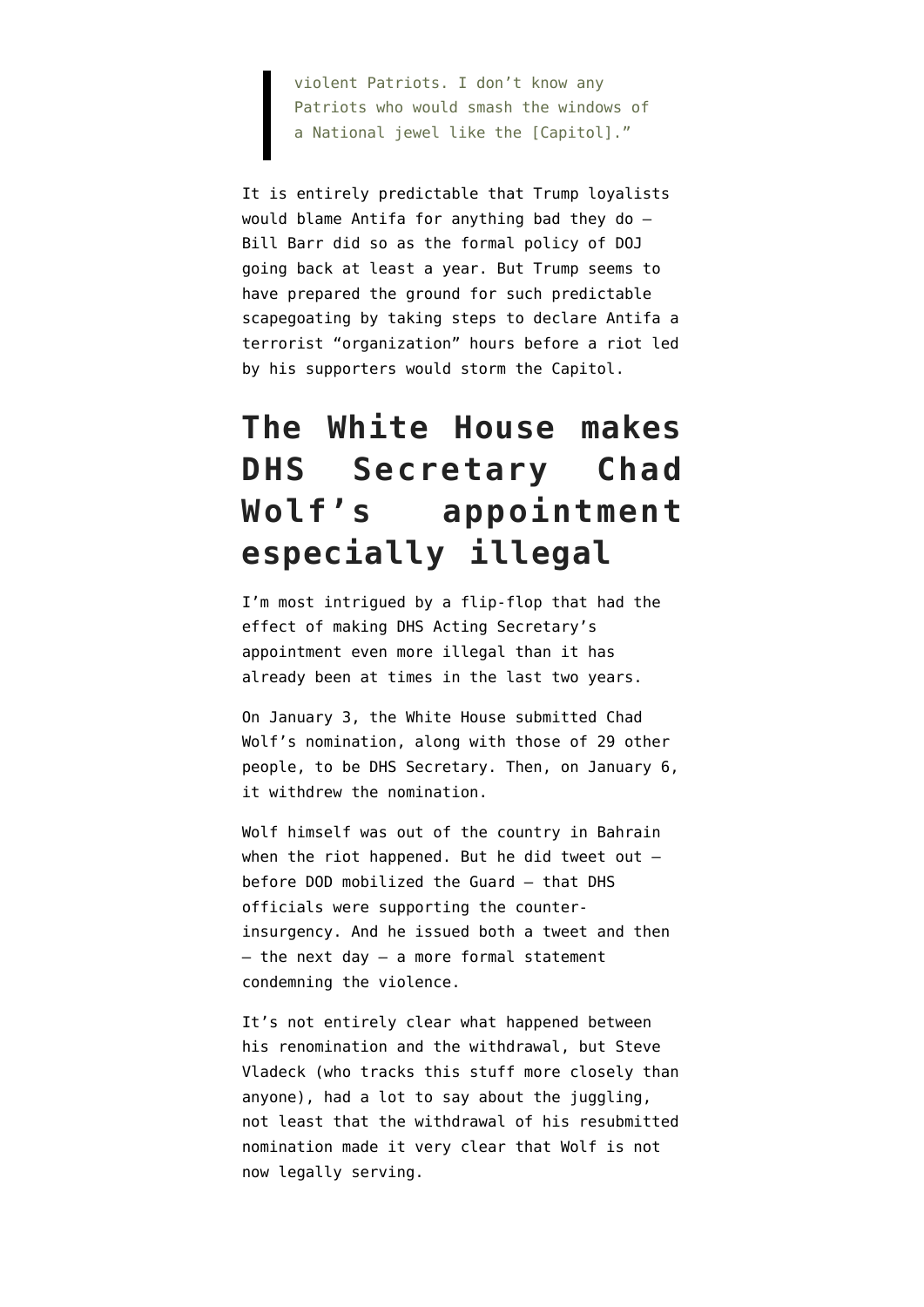

Because the White House withdrew his \*second\* nomination, Chad Wolf, who was already \*arguably\* serving unlawfully as Acting DHS Secretary, is now \*definitely\* serving unlawfully because of this obscure (but squarely on point) provision of the 2009 Omnibus **Appropriations Act:** 

Show this thread VILLUM NY ILITY LILULI UI SEC. 749. Effec thereafter, no part other Act may be us carrying out the re advice and consent second submission tion has been withd

8:28 PM · Jan 7, 2021 · Twitter Web App

John Mitnick @JohnMitnick · Jan 7

This could have had — and could have, going forward — a chilling effect on any orders Wolf issues to deploy law enforcement.

Thus far, we haven't seen much about what DHS did and did not do in advance of the riot though its maligned intelligence unit [did not](https://www.wsj.com/livecoverage/biden-trump-electoral-college-certification-congress/card/rghQKMAF2ju2wkrUlcj1) [issue](https://www.wsj.com/livecoverage/biden-trump-electoral-college-certification-congress/card/rghQKMAF2ju2wkrUlcj1) a bulletin warning of the danger.

> The Federal Bureau of Investigation and an intelligence unit inside the Department of Homeland Security didn't issue a threat assessment of the Jan. 6 pro-Trump protests that devolved into violence inside the Capitol, people briefed on the matter said.

In the weeks leading up to the protests, extremists posted about their plans [to](https://www.wsj.com/livecoverage/biden-trump-electoral-college-certification-congress/card/x1dwwPqnJM1XfQh5LaUj) ["storm" the Capitol](https://www.wsj.com/livecoverage/biden-trump-electoral-college-certification-congress/card/x1dwwPqnJM1XfQh5LaUj) on social media.

The joint department bulletin is a routine report before notable events that the agencies usually send to federal, state and local law-enforcement and homeland security advisers. The reports help plan for events that could